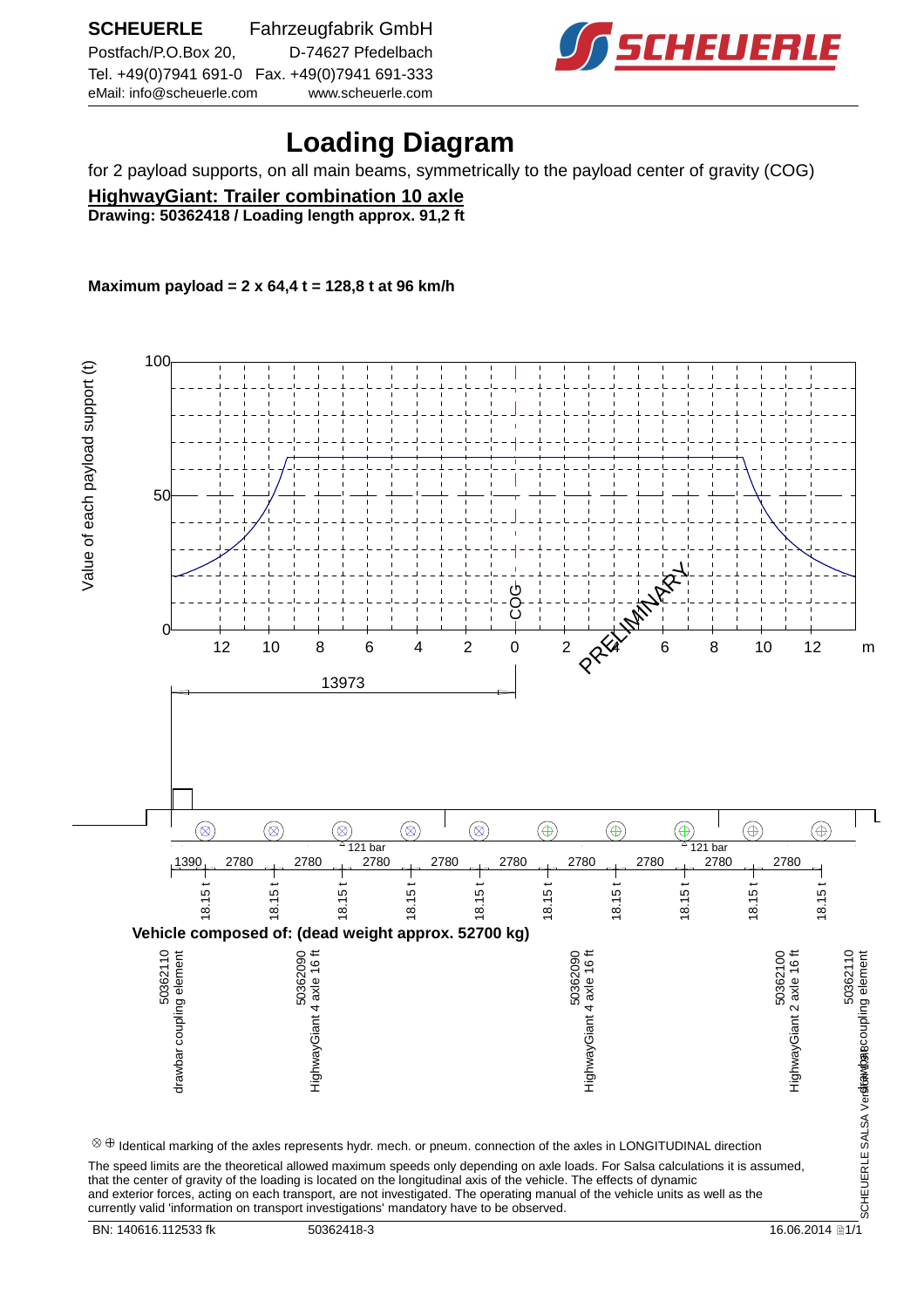

## **Loading Diagram**

for 2 payload supports, on all main beams, symmetrically to the payload center of gravity (COG)

**HighwayGiant: Trailer combination 10 axle Drawing: 50362418 / Loading length approx. 91,2 ft**

**Maximum payload = 2 x 86,15 t = 172,3 t at 80 km/h**

 100 Value of each payload support (t) Value of each payloge is entered. 50 PRELIMINARY COG  $0<sup>+</sup>$  12 10 8 6 4 2 0 2  $\alpha$  4 6 8 10 12 m 13954  $\circledR$  $\circledR$  $\circledR$  $\circledR$  $\circledast$  $\circledR$  $^{\circledR}$  $^{\small\textcircled{\footnotesize{A}}}$  $^{\circledR}$  $\circledast$  $^{\circ}$  152 bar  $^{\circ}$  152 bar 1390 2780 <sub>212</sub> 2780 <sub>212</sub> 2780 <sub>212</sub> 2780 <sub>212</sub> 2780 <sub>212</sub> 2780 <sub>212</sub> 2780 <sub>212</sub> 2780 2<sub>12</sub> 2780 212 22.5 t 22.5 t 22.5 t 22.5 t 22.5 t 22.5 t 22.5 t 22.5 t 22.5 t 22.5 t **Vehicle composed of: (dead weight approx. 52700 kg)** 50362110<br>SCHEUERLE SALSA Ver**sitavitas** coupling element 50362090<br>HighwayGiant 4 axle 16 ft 50362090<br>HighwayGiant 4 axle 16 ft 50362100<br>highwayGiant 2 axle 16 ft 50362110<br>drawbar coupling element drawbar coupling element HighwayGiant 4 axle 16 ft HighwayGiant 4 axle 16 ft HighwayGiant 2 axle 16 ft drawbar coupling element SCHEUERLE SALSA Ver**sitavicas**  $\otimes\oplus$  Identical marking of the axles represents hydr. mech. or pneum. connection of the axles in LONGITUDINAL direction The speed limits are the theoretical allowed maximum speeds only depending on axle loads. For Salsa calculations it is assumed,

that the center of gravity of the loading is located on the longitudinal axis of the vehicle. The effects of dynamic and exterior forces, acting on each transport, are not investigated. The operating manual of the vehicle units as well as the currently valid 'information on transport investigations' mandatory have to be observed.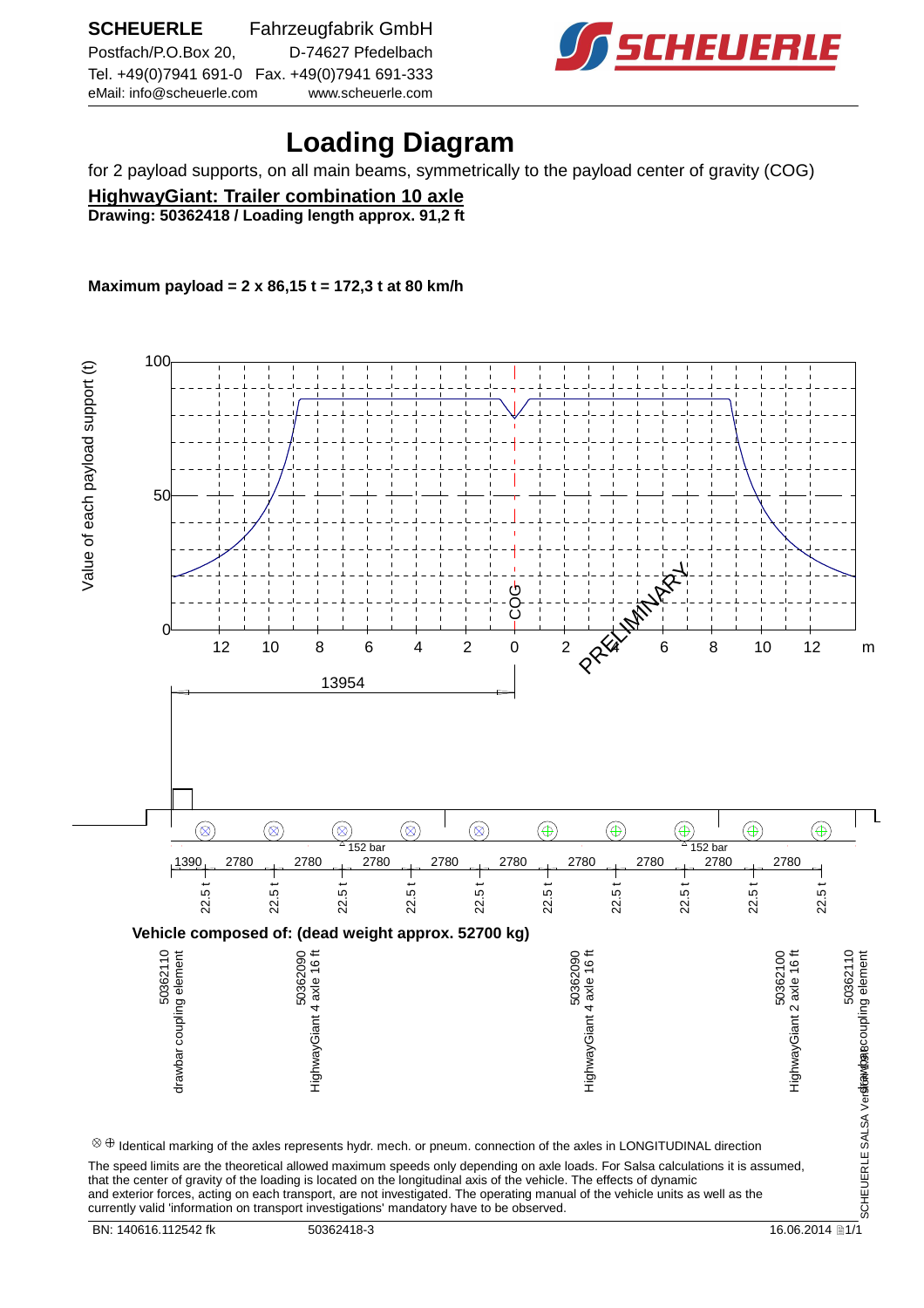

## **Loading Diagram**

for 2 payload supports, on all main beams, symmetrically to the payload center of gravity (COG)

**HighwayGiant: Trailer combination 10 axle Drawing: 50362418 / Loading length approx. 91,2 ft**

**Maximum payload = 2 x 93,65 t = 187,3 t at 40 km/h**

 100 Value of each payload support (t) Value of each payloge is entered. 50 PRELIMINARY COG  $0<sup>+</sup>$  12 10 8 6 4 2 0 2  $\alpha$  4 6 8 10 12 m 13950  $\circledR$  $\circledR$  $\circledR$  $\circledR$  $\circledR$  $^{\circledR}$  $^{\small\textcircled{\footnotesize{A}}}$  $^{\circledR}$  $\circledast$  $\circledast$  $^{\circ}$  163 bar  $^{\circ}$  163 bar 1390 2780 <sub>212</sub> 2780 <sub>212</sub> 2780 <sub>212</sub> 2780 <sub>212</sub> 2780 <sub>212</sub> 2780 <sub>212</sub> 2780 <sub>212</sub> 2780 2<sub>12</sub> 2780 212 24.0 t 24.0 t 24.0 t 24.0 t 24.0 t 24.0 t 24.0 t 24.0 t 24.0 t 24.0 t **Vehicle composed of: (dead weight approx. 52700 kg)** 50362110<br>SCHEUERLE SALSA Ver**sitavitas** coupling element 50362090<br>HighwayGiant 4 axle 16 ft 50362090<br>HighwayGiant 4 axle 16 ft 50362100<br>highwayGiant 2 axle 16 ft 50362110<br>drawbar coupling element drawbar coupling element HighwayGiant 4 axle 16 ft HighwayGiant 4 axle 16 ft HighwayGiant 2 axle 16 ft drawbar coupling element SCHEUERLE SALSA Ver**sitavicas**  $\otimes\oplus$  Identical marking of the axles represents hydr. mech. or pneum. connection of the axles in LONGITUDINAL direction The speed limits are the theoretical allowed maximum speeds only depending on axle loads. For Salsa calculations it is assumed, that the center of gravity of the loading is located on the longitudinal axis of the vehicle. The effects of dynamic

and exterior forces, acting on each transport, are not investigated. The operating manual of the vehicle units as well as the currently valid 'information on transport investigations' mandatory have to be observed.